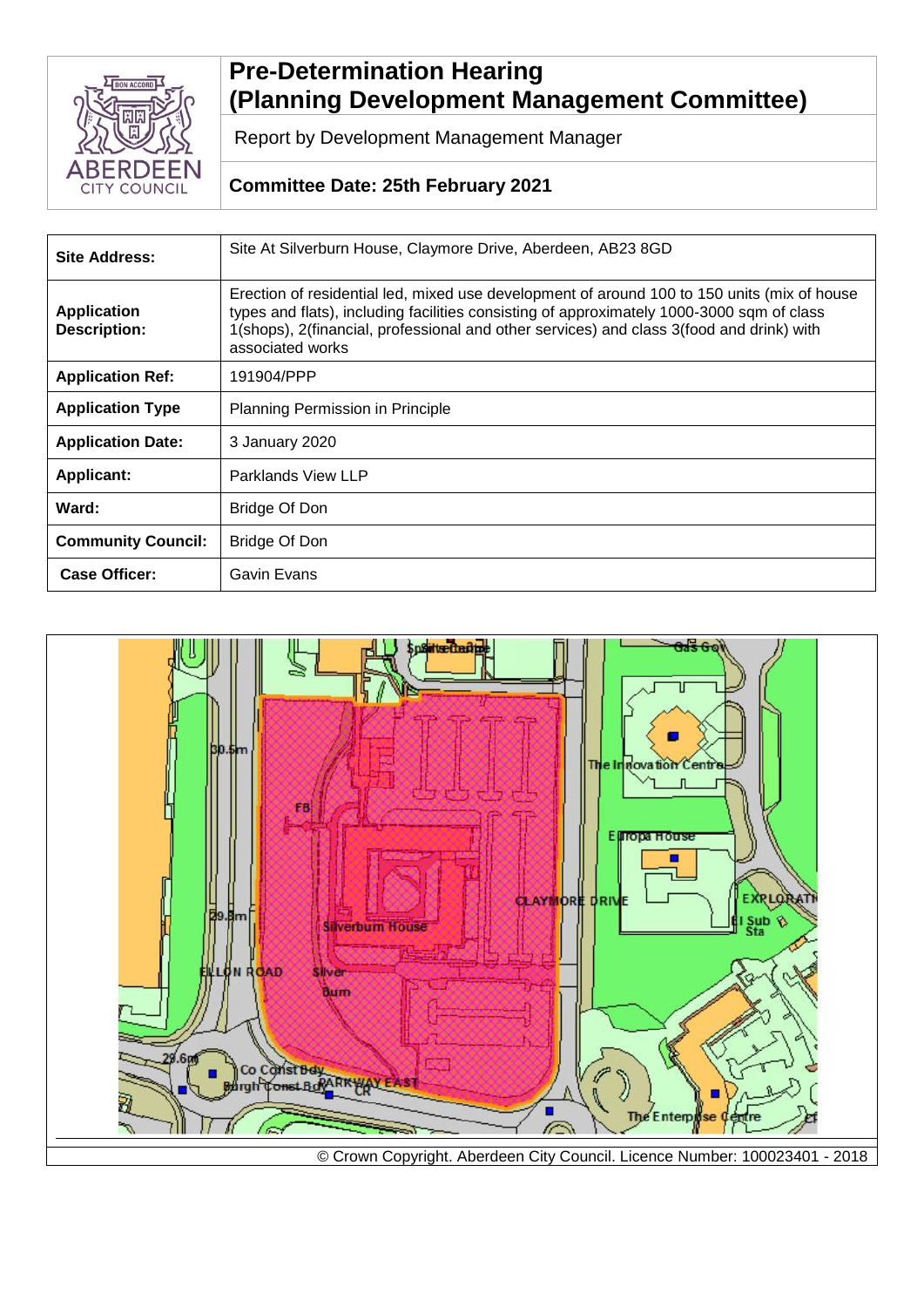#### **APPLICATION BACKGROUND**

#### **Purpose of Report**

Under section 38A of the Town and Country Planning (Scotland) Act 1997 ('the Act'), the opportunity to attend pre-determination hearings must be provided in respect of applications for major developments which are considered to be significantly contrary to the vision or wider spatial strategy of the 'development plan'. At the time of writing, the Development Plan comprises the Aberdeen Local Development Plan 2017 and the Aberdeen City and Shire Strategic Development Plan 2020.

This report provides information for the pre-determination hearing required in relation to this planning application for a major development (*comprising* '*Erection of residential led, mixed use development of around 100 to 150 units (mix of house types and flats), including facilities consisting of approximately 1000-3000 sqm of class 1(shops), 2(financial, professional and other services) and class 3(food and drink) with associated works')* which is considered to be significantly contrary to the adopted local development plan (the 2017 Aberdeen Local Development Plan).

#### No assessment of the merits or failings of the proposal is made in this report.

Members will note that a previous report to the Planning Development Management Committee (PDMC) on 1<sup>st</sup> June 2020 recommended that the necessary Pre-Determination Hearing in this instance be undertaken by the PDMC, rather than being referred to Full Council. That recommendation was agreed by members at the PDMC.

#### **Site Description**

The site is that of the former Silverburn House, a recently-demolished office building located in a prominent position on a main route (A92 Ellon Road) into Aberdeen from the north. The site has recently been cleared, but Silverburn House had provided 5 floors of office accommodation, laid out in a series of four interconnected wings, arranged around a central inner courtyard. The building is understood to have been constructed in the 1980s and was formerly occupied by Baker Hughes. The site also included 414 car parking spaces and a separate sports building to the north, though the latter lies outwith the application site. The building was set back from Ellon Road by approximately 50m, with the ground in between planted with grass and trees and the Silver Burn running through it. The car parking was located to the eastern side of the site, which is approximately 3.7 hectares in total.

This site forms part of the Aberdeen Energy Park, which lies north of the Aberdeen Exhibition and Conference Centre and on the eastern side of Ellon Road. Silverburn House and the surrounding land to the north and east is identified in the Aberdeen Local Development Plan 2017 (ALDP) as 'Specialist Employment Areas', with a focus on Class 4 (business) uses.

The site and the land to the north is zoned as 'residential' in the Proposed Local Development Plan 2020 (PLDP). In the PLDP the site is allocated as Opportunity Site OP12, 'Opportunity for 100 homes on former employment land'. The supporting text states that the site needs to link into sites OP2 and OP13. The PLDP content was agreed by Full Council on 2<sup>nd</sup> March 2020 and was subject to a period of public consultation that ended on 31<sup>st</sup> August 2020.

To the south of the site lies the Aberdeen Exhibition and Conference Centre, which is zoned within a 'Mixed Use' area and identified as Opportunity Site OP13 in the ALDP. An application for Planning Permission in Principle for the redevelopment of the now-disused AECC facility was submitted in May 2015, proposing *'demolition of existing buildings and erection of a mixed use development to include (approximately 498) residential units, commercial and business use, recycling centre and park and ride facility'*. The Planning Development Management Committee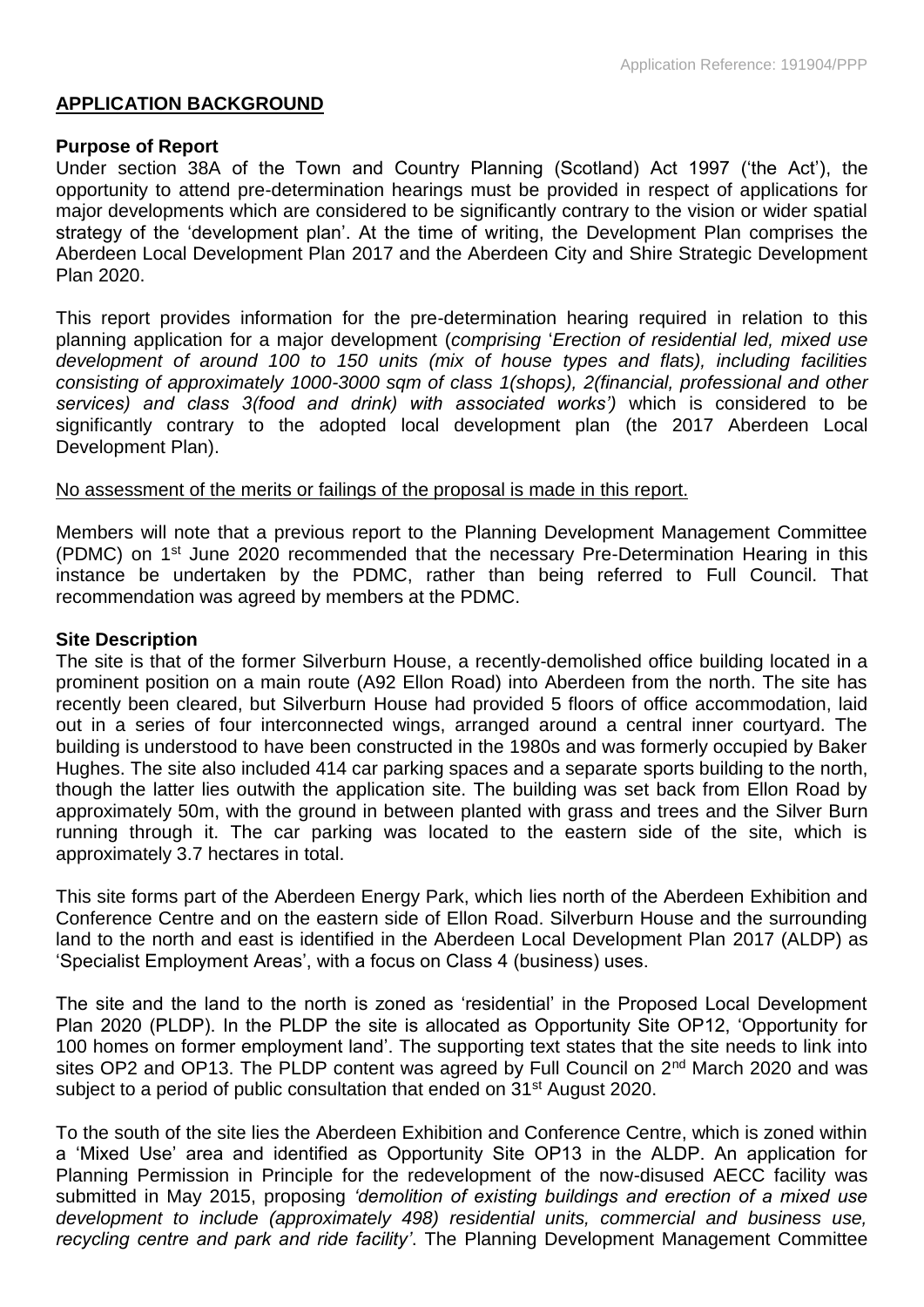considered this application in December 2015 (and again in May 2018) and expressed a willingness to '*Approve conditionally with permission to be withheld until a legal agreement is entered into to secure: affordable housing; and developer obligations relating to primary education, community facilities, sports and recreation, healthcare, transportation and open space'***.**

Beyond the former AECC site lies existing residential development, accessed from via King Robert's Way, from the Ellon Road/North Donside Road roundabout. On the western side of Ellon Road (A92) is the Bridge of Don Industrial Estate, which is zoned for Business and Industrial Use under policy B1 of the ALDP.

Around 180 metres to the north of the Silverburn House site is the site of the proposed residentialled mixed use development at Cloverhill. Application 191171 Planning Permission in Principle for this proposal was approved by the PDMC on 30<sup>th</sup> April 2020 in line with Officer Recommendation. The related planning agreement has since been concluded and planning permission was issued on 16th November 2020.

## **Relevant Planning History**

| <b>Application Number</b> | Proposal                                                                                                                                                                         | <b>Decision Date</b> |
|---------------------------|----------------------------------------------------------------------------------------------------------------------------------------------------------------------------------|----------------------|
| 191150/PAN                | Major residential development of around 100 to<br>150 units (mix of house types and flats),                                                                                      | 24.07.2019           |
|                           | potentially including facilities consisting of<br>approximately 1000-3000 sqm of class 1(shops),<br>2(financial, professional and other services) and<br>class 3(food and drink) | <b>Status: NTR</b>   |

## **APPLICATION DESCRIPTION**

## **Description of Proposal**

This application seeks Planning Permission in Principle (PPiP) for a residential-led, mixed use development of between 100 and 150 homes, along with 1000-3000sqm of commercial floorspace, potentially including retail, professional services and food and drink uses (uses within classes 1,2 and 3 of the Town and Country Planning (Use Classes) (Scotland) Order 1997 (as amended) and associated works such as landscaping and formation of site access and internal roads.

As this is an application for Planning Permission in Principle, the precise details of the proposal and its form are yet to be fully developed. This application seeks simply to establish the principle of a development in this location of the type and scale proposed.

## **Supporting Documents**

All drawings and supporting documents listed below can be viewed on the Council's website at:

[https://publicaccess.aberdeencity.gov.uk/online](https://publicaccess.aberdeencity.gov.uk/online-applications/applicationDetails.do?activeTab=documents&keyVal=Q2Z69NBZM7400)[applications/applicationDetails.do?activeTab=documents&keyVal=Q2Z69NBZM7400](https://publicaccess.aberdeencity.gov.uk/online-applications/applicationDetails.do?activeTab=documents&keyVal=Q2Z69NBZM7400)

These include:

- Pre-Application Consultation (PAC) Report
- Transport Statement
- Noise Impact Assessment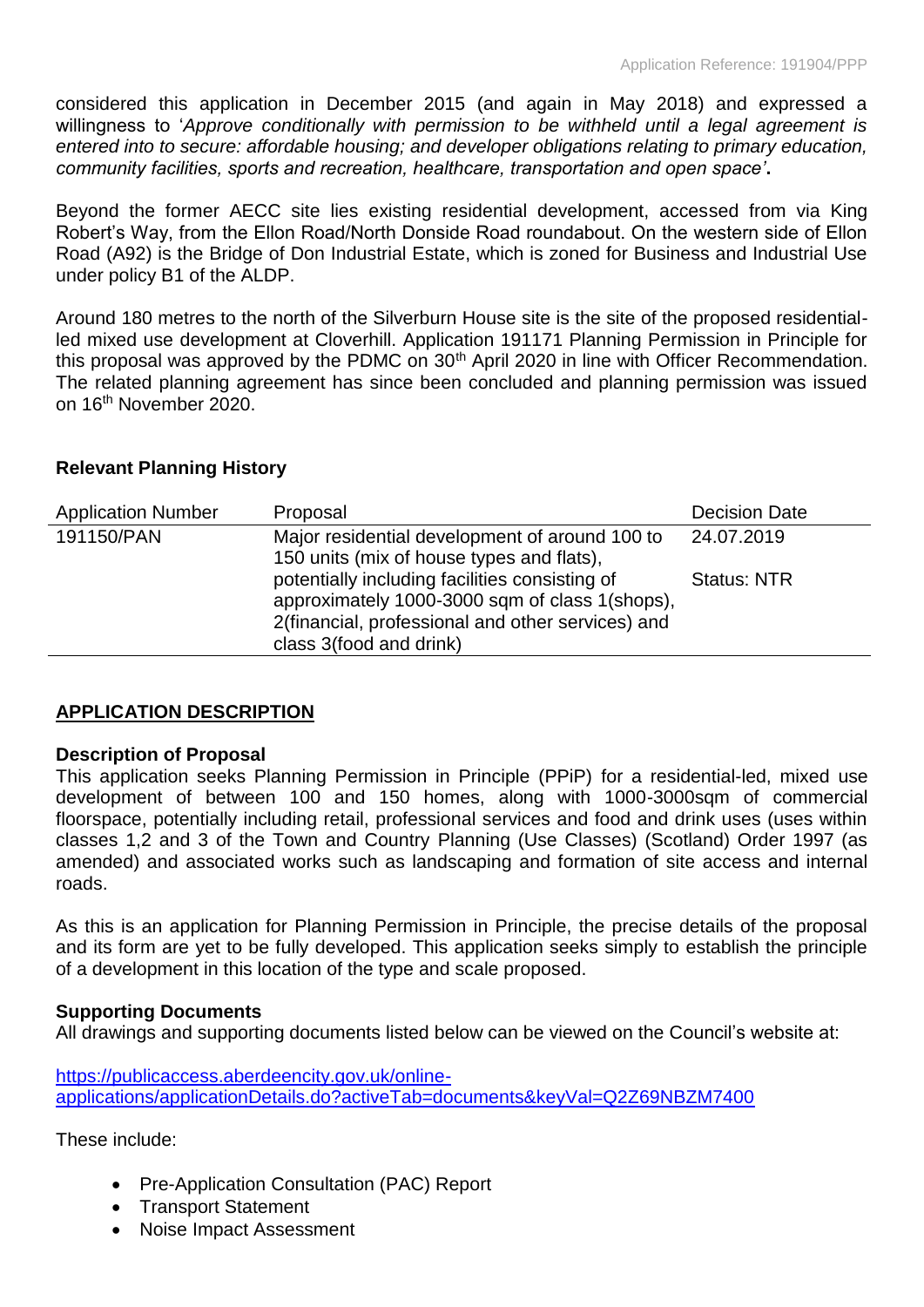- Landscape Statement
- Supporting Statement
- Planning Statement
- Access & Waste Management Statement
- Drainage Strategy Assessment
- Arboricultural Report
- Masterplan

#### **Reason for Referral to Committee**

The application has been referred to the Planning Development Management Committee (PDMC) because, at the 20<sup>th</sup> June meeting of the PDMC, members determined that the requirement for a Pre-Determination Hearing in respect of this application could be fulfilled through referral back to this Committee, rather than being considered by members at a Full Council meeting. It is a legislative requirement that the Pre-Determination Hearing takes place before a committee of the Council.

#### **Requirement for a Pre-Determination Hearing**

The proposed development is classed a 'major development' in terms of The Town and Country Planning (Hierarchy of Development) (Scotland) Regulations 2009. The proposal is considered to be a significant departure from the Development Plan by virtue of it being a major residential-led development located on a site which forms part of a wider area identified for principally business and industrial development along with associated supporting uses, wherein Policy B2 'Specialist Employment Areas' of the Aberdeen Local Development Plan applies, but does not allow for development of the type proposed.

Under Regulation 27 of The Town and Country Planning (Development Management Procedure) (Scotland) Regulations 2013 there is a requirement to hold a Pre-Determination Hearing before such applications may be determined. As of 1st March 2020, the earlier requirement that such applications be determined by Full Council no longer applies.

The purpose of such hearings is to afford both the applicant and those who have made written representation on the proposed development the opportunity to present their views directly to the members of the Council.

#### **Pre-Application Consultation**

This application is accompanied by a Pre-Application Consultation Report, as required by the relevant regulations for all planning applications concerning developments in the major category.

The applicant undertook statutory pre-application consultation which included a pre-application consultation event at the gymnastics/sports centre on Claymore Drive, Bridge of Don, on 8<sup>th</sup> October 2019, between noon and 7pm. An advertisement was placed in the Evening Express on September 18<sup>th</sup> that year, giving notice of this consultation event. Notices were also displayed in various locations such as libraries, medical practices, community centres etc. In addition, notices were sent to the local Bridge of Don Community Council and the local ward members at least 7 days ahead of the meeting. Notices advertising the event were also issued to businesses in the neighbouring Aberdeen Energy Park, from a list provided by Aberdeen City Council.

At the consultation event A1 sized exhibition boards were displayed and members of the design team (Space Consultancy and Design and Aurora Planning Ltd) were available to give a brief overview before then allowing attendees to review materials in their own time and ask any questions. Attendees were invited to provide comment either in writing at the time or later by post, or alternatively by email. A total of 10 visitors attended, all of whom gave feedback on the proposals. These responses are summarised in the PAC report, along with the applicants'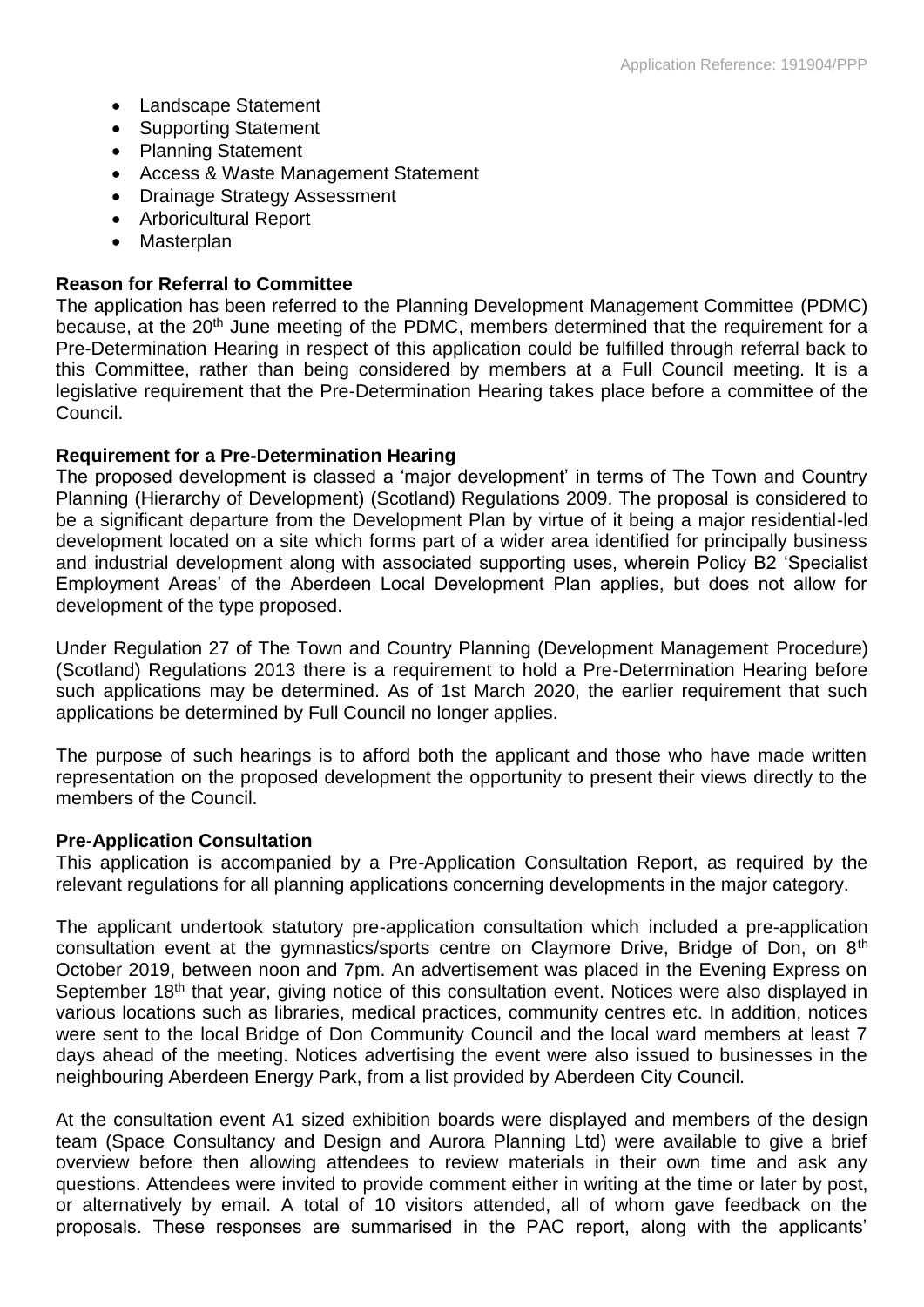commentary on whether/how the proposal has taken them into account.

In addition, a member of the design team had earlier attended the  $17<sup>th</sup>$  September meeting of the Bridge of Don Community Council and gave a presentation of the proposals, followed by a question and answer session.

The applicant presented to the Council's Pre-Application Forum on 19<sup>th</sup> September 2019.

The PAC report includes details of the comments received at these events and identifies the main themes as relating to:

- no support from local Community Council for housing in this location;
- concerns over a crossing on A92 slowing traffic flow into City Centre;
- support for potential community facilities;
- at Pre-Application Forum Members were interested in the capacity at local schools to accommodate the development, as well as the specific arrangements for crossing the A92 road;
- recognition that this is a prominent site on approach to the city from the north;
- support for the inclusion of bungalows;
- noted that the site is accessible and not wholly isolated from the community;
- support for local retail within the development.

#### **CONSULTATIONS**

**Scottish Environment Protection Agency –** SEPA objects to this application on the grounds of a lack of information on the proposed realignment of the burn and flood risk. This position may be reviewed on submission of requested further information prior to determination, including a Flood Risk Assessment.

In addition, SEPA request that conditions are attached to any grant of planning permission in relation to implications of retaining existing drains on site and the inclusion of environmental enhancement measures in the detailed design and layout of the proposals.

#### **Aberdeen City Shire Strategic Development Planning Authority –** No response.

**Scottish Water –** No objection. Note that there is currently capacity at Invercannie Water Treatment Works and Nigg Waste Water Treatment Works for water and waste water connections respectively. Capacity cannot be reserved, and there will be a requirement for a separate application to Scottish Water for connection once planning permission has been obtained.

**ACC - Roads Development Management Team –** No objection. Note that there are a range of matters which will require further assessment and agreement via future applications for the approval of matters specified in conditions, but RDM colleagues are satisfied that engineering solutions are possible for those matters.

The proposed development will require provision of a new pedestrian crossing over the Parkway East and a widening of the footway along the site frontage to Ellon Road (A92) and northwards, to allow for shared footway/cycleway use and safe pedestrian movement. The applicants' Masterplan document now reflects this requirement. Indicative proposals also now demonstrate pedestrian connections from the development westwards, connecting to Ellon Road and nearby bus stops. An existing bus stop on the south side of Parkway East requires to be upgraded to provide a shelter.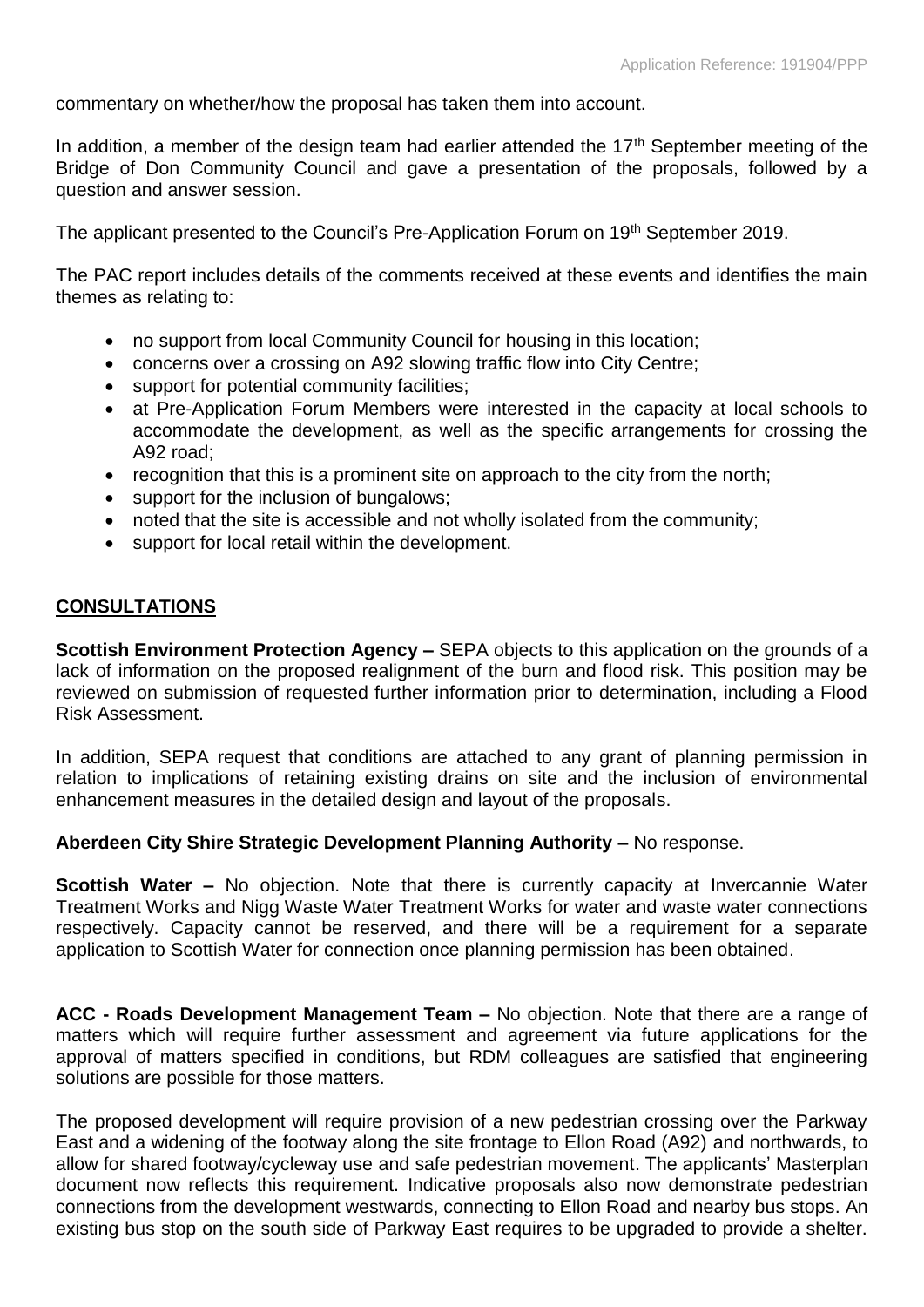Provision of the above crossing point and connections to existing pedestrian infrastructure provides for safe access to schools (Scotstown Primary and Bridge of Don Academy).

Requirements for on-site parking provision would be met through future applications, however the applicant has committed to provision in line with ACC's standards, including provision of Electric Vehicle charging points. The principle of two site accesses is acceptable, and the final location and design of those access junctions would be controlled by use of planning conditions and subject to further assessment via future applications, along with assessment of the internal road layout. The indicative layout provided is based around the main access route being designed to adoptable standard and parking courts designed to a 'Designing Streets' compliant specification, with use of shared surfaces.

The submitted Transport Assessment highlights a net reduction in trips within the AM (-197) and PM (-173) peaks when this development is compared with the authorised former office use. On that basis, no further traffic impact assessments are required.

Other consented developments in the area (Berryhill and Cloverhill sites) include a requirement to reduce the speed limit on the 70mph stretch of the A92 to 40mph, with a temporary 20mph limit during school hours. A similar requirement would be required for this development in order to facilitate pedestrian access and safe routes to school.

Detail of waste collection arrangements will form part of subsequent applications. Swept-path plans based on the current indicative layout show only a few minor areas of overrunning, which can be amended through the detailed design process as required. A condition relating to provision of a Residential Travel Pack is also required.

Two levels of sustainable drainage treatment are required. Full details of drainage treatment can be secured by condition(s) for further consideration via future applications.

**ACC - Structures, Flooding And Coastal Engineering –** No objection to the principle of development, but recommend that a requirement for a level 2 Flood Risk Assessment (at MSC application stage) is secured via planning condition.

**ACC - Environmental Health –** No objection. Recommend that further information on the following matters be secured at MSC application stage via planning conditions.

## Noise

The submitted noise impact assessment includes modelling which found that external and internal noise levels within the development, arising from traffic and industrial noise, would exceed agreed criteria unless mitigation measures are incorporated. The mitigation proposed includes a combination of acoustic barriers and enhanced façade design. With this mitigation, noise levels would meet the agreed criteria for almost all sensitive receptors. Impacts at the remaining receptors are assessed as being only 'slight' in their significance. Full details of necessary mitigation will be influenced by the detailed design of buildings, but implementation of mitigation is essential and must be secured by appropriate planning conditions.

## Odour and Noise Control from Food and Drink Premises

It is recommended that conditions secure details of a suitable extract ventilation assessment for food and drink premises within the development, to ensure that any odour impacts are adequately controlled. In addition, a noise impact assessment related to any necessary extraction ventilation system would also be required, including implementation of any necessary mitigation to protect the amenity of neighbouring residential premises.

## Dust Management and Control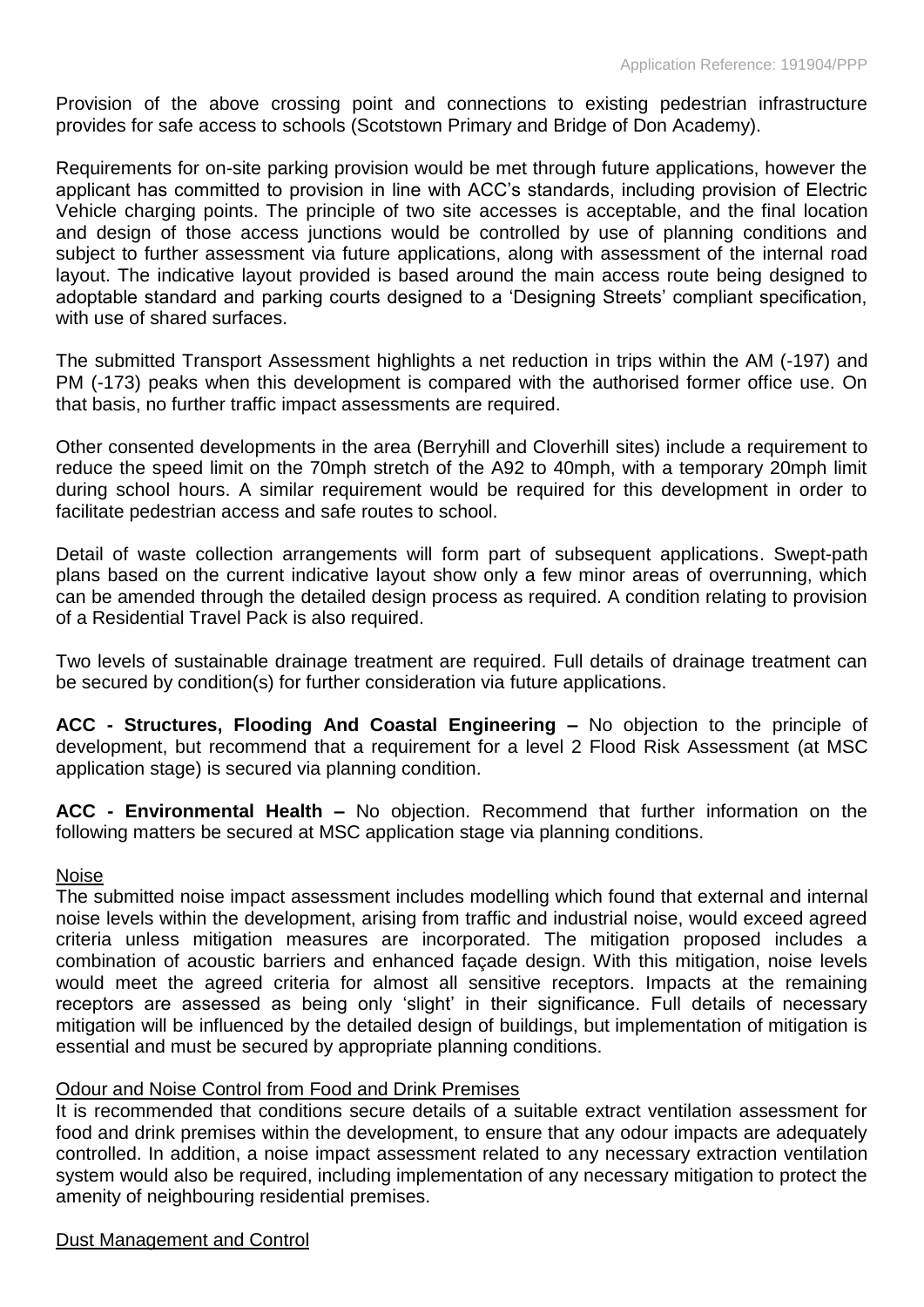In order to protect nearby existing residences during construction works, it is recommended that an Air Quality (Dust) Risk Assessment is undertaken, with a site-specific Dust Management Plan based upon its findings. These submissions should be secured by conditions, requiring submission and agreement with the planning authority prior to commencement, and should include details of any necessary control measures to be implemented for each phase of development (earthworks, construction and any other associated works), details of a monitoring protocol and a responsible person for dust control on site.

#### Noise from Site Construction Works

It is recommended that an informative note be applied to any permission, reflecting recommended construction hours.

**ACC - Waste and Recycling –** Response provides general advice on facilities for waste storage and collection points, as well as accessibility of the road layout for refuse vehicles. It will be necessary to use an appropriately worded planning condition to secure this information as part of further application(s) for the approval of matters specified in conditions.

## **ACC - City Growth –** No response.

**ACC - Contaminated Land Team –** No objection to the approval of this application. However, as this site is in an industrial area, there is the potential for some contamination and it is recommended that conditions are attached to any approval. These conditions relate to the investigation, risk assessment and remediation of any contamination, along with verification and monitoring thereafter as required.

**ACC - Developer Obligations –** Assessment undertaken on the basis of 150 standard 3-bed units, however it is recognised that the final composition of the development may be subject to change via subsequent applications for the approval of matters specified in conditions. Initial assessment identifies requirements for the following obligations:

#### Core Paths

.

£55,800 payable for towards the delivery of Aspirational Core Path 1.

#### Primary Education

The application site is within the catchment area for Scotstown Primary School. Factoring this development into the 2018 school roll forecasts will not result in the school going over capacity and mitigation will therefore not be required.

#### Secondary Education

The application site is within the catchment area for Bridge of Don Academy.

Factoring this development into the 2018 school roll forecasts will not result in the school going over capacity and mitigation will therefore not be required.

#### Healthcare Facilities

£153,536 payable towards the provision of additional capacity at the Scotstown Medical Practice or other such facilities serving the development.

## Open Space

As the proposed development would result in the loss of existing public space, as identified in the Open Space Audit, a contribution of £27,450 is required towards the enhancement of existing open spaces in the locale.

#### Community Facilities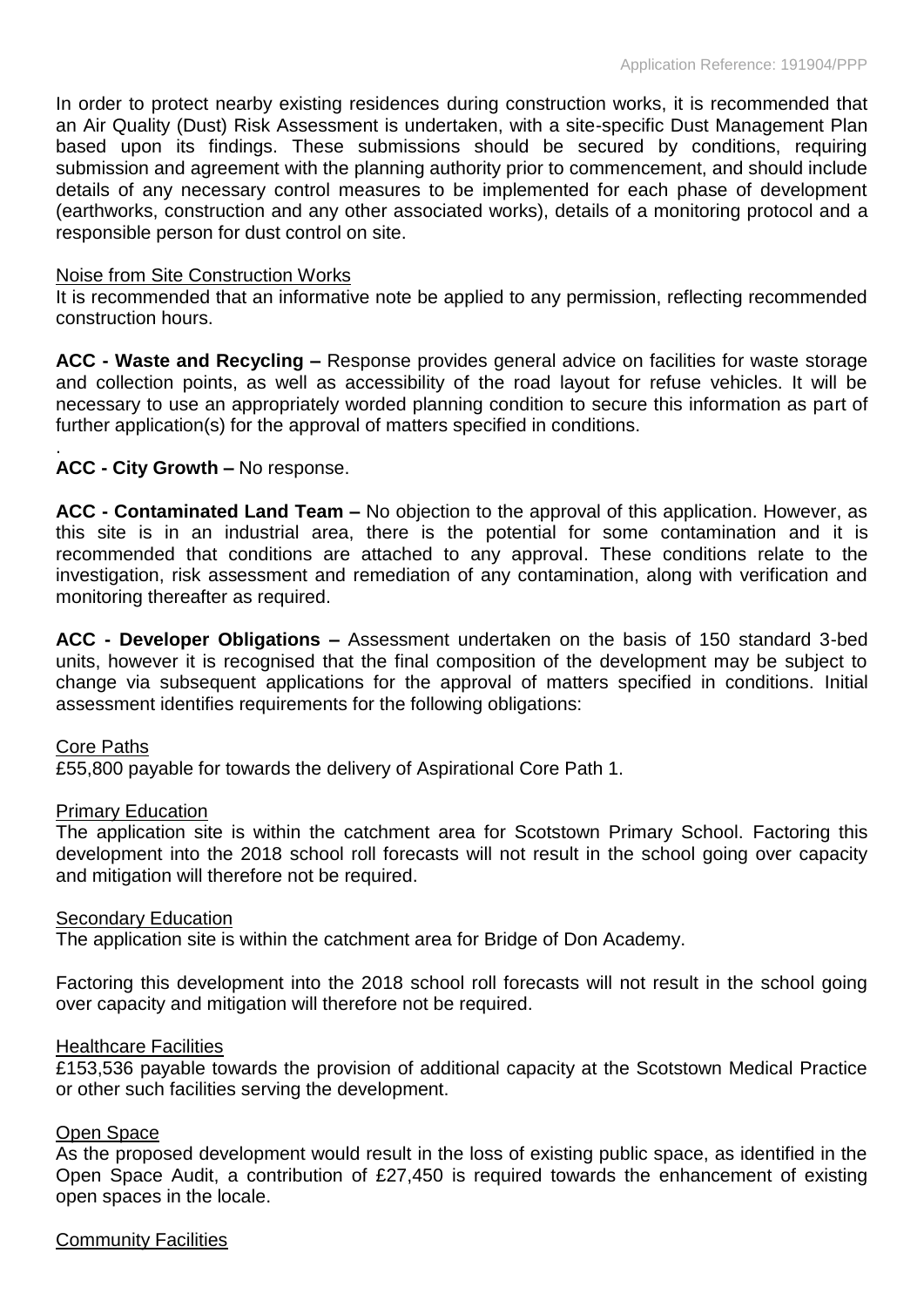£274,275 payable towards the provision of additional capacity at Bridge of Don Community Learning Centre and/or Balgownie Community Centre, which have proposals in place to increase capacity to accommodate additional users as a consequence of development.

#### Sports and Recreation

£144,600 payable a new 3G sports pitch at the closest publicly available facilities, at the Alex Collie Sports Centre.

#### Affordable Housing

Policy H5 of the ALDP seeks a minimum of 25% of any development of 5 or more dwelling units to be provided as affordable housing. The affordable housing requirement for a 150 unit development would equate to 37.5 units, with an expectation for on-site delivery in accordance with the preferred hierarchy set out in section 4.1 of the Council's Affordable Housing Supplementary Guidance.

**ACC - Education –** No objection. The application site is zoned to Scotstown School and Bridge of Don Academy. Latest forecasts indicate that there is sufficient capacity at both schools to accommodate the number of pupils anticipated from a development of this scale.

**ACC - Housing –** As per affordable housing policy, 25% of the development requires to be provided as affordable housing. The affordable housing units should be reflective of the development as a whole and provide a mix of houses and flats, with a preference for social rented housing.

**Police Scotland –** No objection to the development, but make the following points for consideration in detailed design:

- Site is in a currently low crime area.
- Recommend the use of varied surface treatments to act as traffic calming measures and signify a transition from 'public' to 'private' spaces.
- Vehicular and pedestrian routes should be visually open and direct.
- Dwellings should be positioned to face each other to provide for passive surveillance
- Footpaths should be straight, wide, well-lit and free from potential hiding places
- Narrow footpaths between buildings should be avoided
- Car parking areas should be within view of active rooms (e.g. kitchens, living rooms)
- Communal areas should be designed to allow natural surveillance from nearby buildings, and boundaries between public and private spaces should be well defined.
- Good quality white lighting of uniform coverage should be utilised.
- Recommends that consideration is given to crime reduction measures during construction to protect goods and materials from theft;
- Recommends that the developer liaise with Police Scotland Designing Out Crime service at each stage for more detailed advice.
- Encourage the applicant to attain the 'Secured By Design' award.

**Bridge Of Don Community Council –** Objects to the application and considers that the existing business and industrial use should be maintained. Raises the following concerns:

- The proposal does not accord with the Aberdeen Local Development Plan, which was adopted following extensive consultation and stakeholder involvement;
- Suggests that granting planning permission contrary to the Council's own LDP undermines the integrity of the planning process;
- Highlights that the Main Issues Report refers to prioritising brownfield sites and any greenfield housing allocations being small-scale, with limited impact on the environment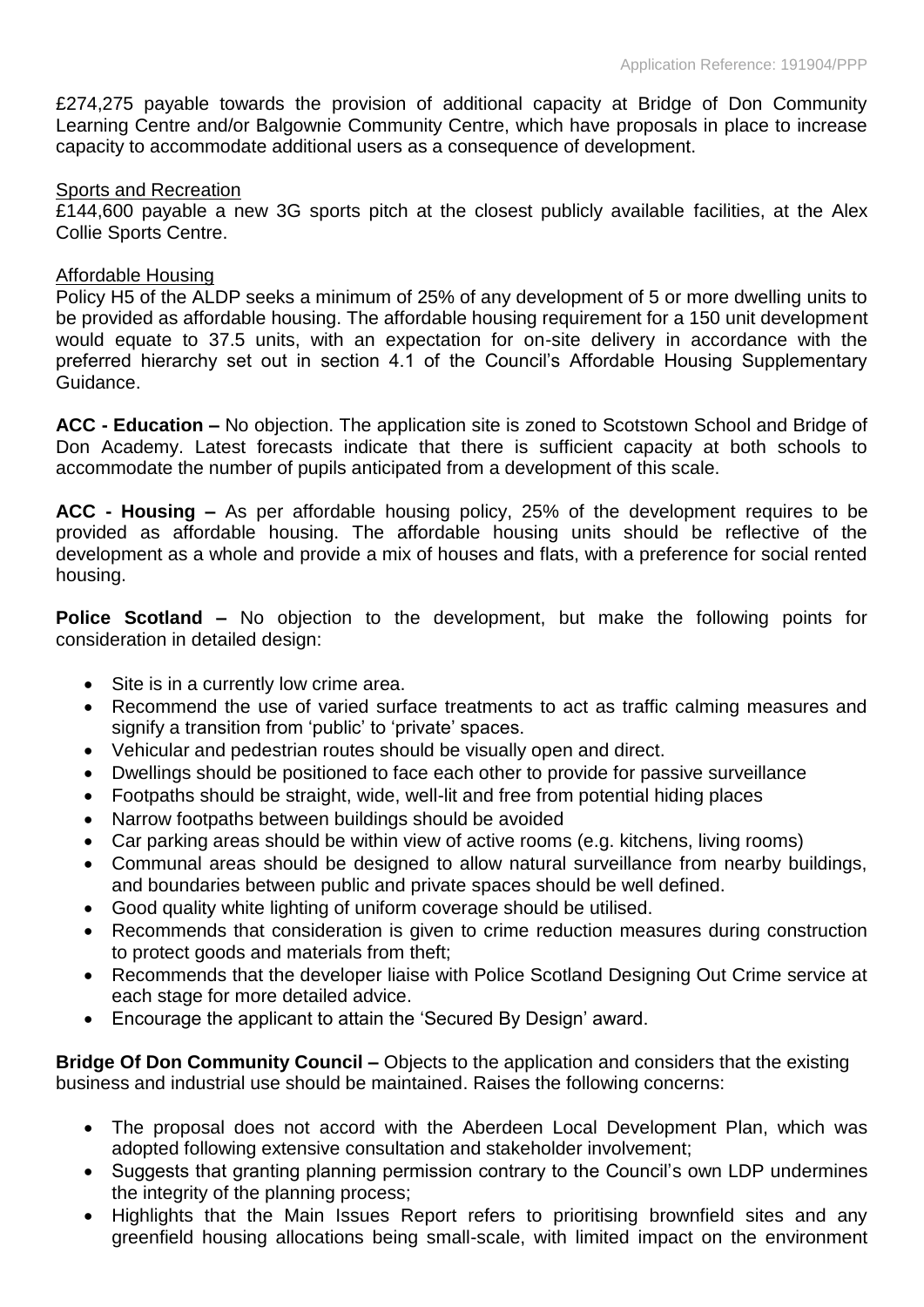and infrastructure;

- Contends that there are more than enough new homes committed in the Bridge of Don area;
- The local housing market is not buoyant, with more than 5000 homes currently for sale on ASPC and house prices having fallen considerably in recent years;
- Highlights that children would be required to walk approximately 1.3 miles to the nearest secondary school, crossing some of the busiest roads in the city;
- Expresses major concern for the safety of children going to or from schools;
- Argues that, even with some form of crossing provided, primary-age children would still be required to cross an extremely busy road at peak times, when air quality is at its worst;
- Existing bus services are insufficient to support school travel or to serve the development generally, such that residents would be more likely to make journeys by private car, increasing congestion and carbon emissions;
- Considers that the proposed development would result in school capacity being exceeded, particularly when considered along with other committed developments at Grandhome and Shielhill/Dubford and apparent delays in the delivery of schools at Gradhome;
- Existing healthcare facilities are at their limits, with long waits for appointments;
- BoD CC queries whether the any or all of the proposed community facilities will be delivered, and notes that with other previous developments the planning gain/developer contribution has been either reduced, delivered late or not delivered at all.
- Highlights that this development, in conjunction with another consented scheme at Cloverhill to the north, would affect traffic flow on the A92 by reducing speed limits to 40mph (20 mph at peak school travel times). The associated stationary traffic and congestion would give rise to increased pollution, contrary to the Council's Local Transport Strategy.

## **REPRESENTATIONS**

Two representations have been received in relation to this application, both stating objection to the proposals. These representations raise the following concerns:

- Objection on behalf of Capreon asset manager for owners of the Bon Accord Shopping Centre.
- Highlight the ALDP's focus on supporting the primacy of the city centre and limiting retail/significant footfall generating uses outwith designated centres.
- Highlights Specialist Employment Area zoning of the site. Notes that relevant policy B2 does not specifically provide for retail development in this location.
- Contends that sequential test set out in policy NC4 applies, along with policy NC5's tests in relation to the justification of significant footfall generating development appropriate to designated centres on out-of-centre locations.
- Highlights lack of necessary supporting information to demonstrate acceptability of retail use.
- Offers no objection to the principle of modestly sized convenience retail store and associated local facilities (e.g. dentist, medical practice, coffee shop etc), but suggests that care is taken to ensure that conditions adequately control the size, function and impact of any commercial use to accord with the retail aspirations of the Local Development Plan.
- Objection from British Oxygen Co. (BOC) on the grounds that insufficient information has been submitted to demonstrate that residential amenity would not be unacceptably impacted by the existing noise environment (including BOC premises circa 150m away). Note specific concerns about the robustness of the assessment accompanying the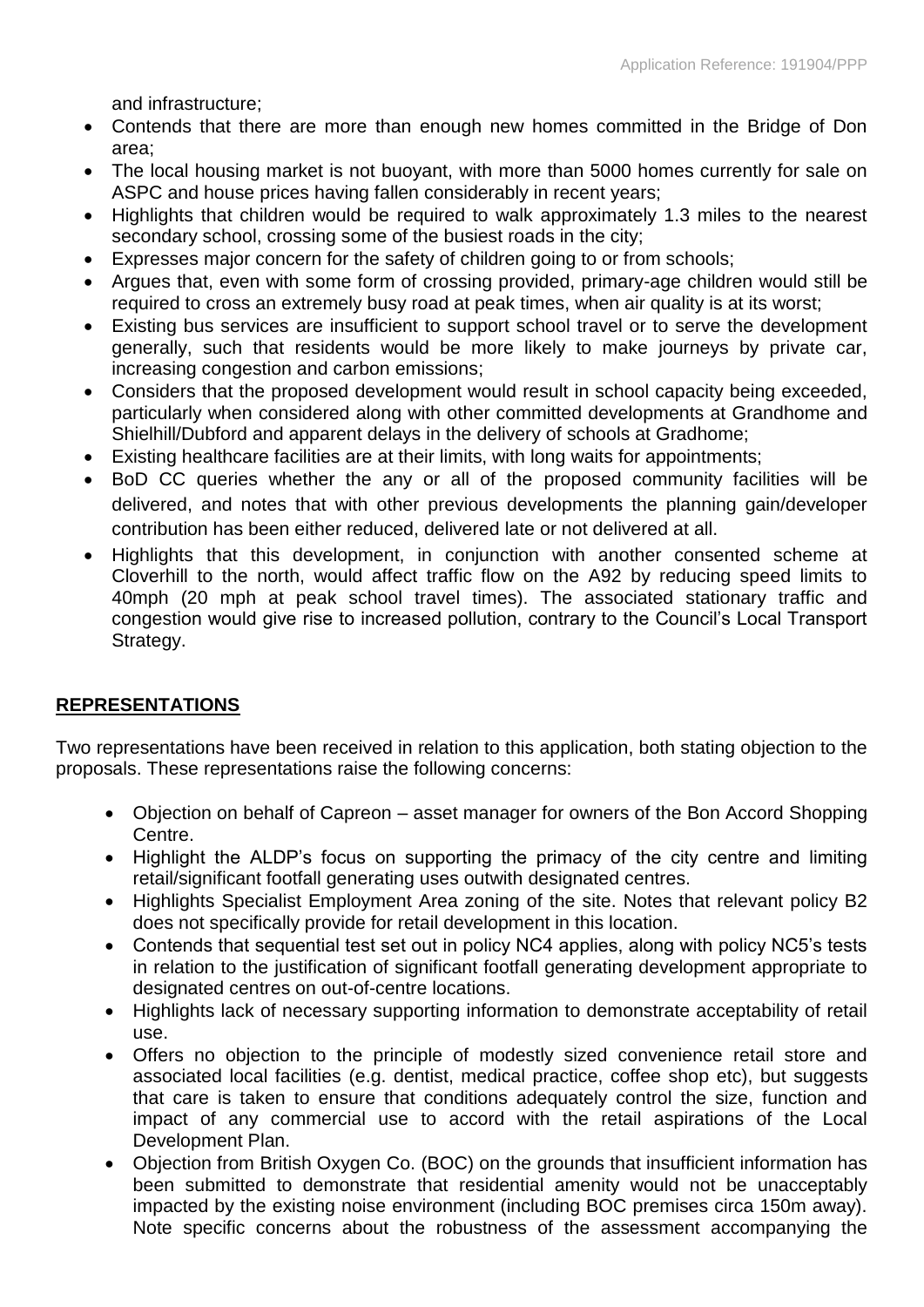application.

- BOC's primary concern is to ensure that the acceptability of residential use is fully established before PPiP is granted and that extra constraints and burdens are not placed on existing business operations, potentially impinging on long term viability.
- An acoustic consultant's assessment is appended to BOC's representation.

## **MATERIAL CONSIDERATIONS**

#### **Legislative Requirements**

Sections 25 and 37(2) of the Town and Country Planning (Scotland) Act 1997 require that where, in making any determination under the planning acts, regard is to be had to the provisions of the Development Plan and that determination shall be made in accordance with the plan, so far as material to the application unless material considerations indicate otherwise.

#### **National Planning Policy and Guidance**

#### National Planning Framework 3 (NPF3) 2014

NPF3 is a long-term strategy for Scotland - the spatial expression of the Governments Economic Strategy, and of plans for infrastructure investment. Sets out a vision for Scotland to be:

- 1. A successful, sustainable place.
- 2. A low carbon place
- 3. A natural, resilient place
- 4. A connected place

Para 2.18 notes that some cities have greater pressure for additional housing development, whilst regeneration remains a priority in others. States that, in all cases, there will be a need to ensure a generous supply of housing land in sustainable places where people want to live, providing enough homes and supporting economic growth. The section on Aberdeen and the North East states that the city centre will be a focus for regeneration efforts. Para 2.19 notes that housing requirements will continue to be at their most acute around Edinburgh, Perth and Aberdeen – requiring targeted action to better match demand for land with infrastructure capacity.

#### Scottish Planning Policy (SPP), 2014

Scottish Ministers, through the 'core values' expressed at paragraph 4 of SPP, expect the planning system, amongst other things, to focus on outcomes, maximising benefits and balancing competing interests; play a key role in facilitating sustainable economic growth, particularly the creation of new jobs and the strengthening of economic capacity and resilience within communities; and be plan-led, with plans being up-to-date and relevant.

SPP's identified outcomes include achieving 1. 'A successful, sustainable place – supporting sustainable economic growth and regeneration, and the creation of well-designed, sustainable places' ; 2. 'A low carbon place – reducing our carbon emissions and adapting to climate change'; and 3. 'A natural, resilient place – helping to protect and enhance our natural and cultural assets, and facilitating their sustainable use.' Para. 15 highlights the role of SPP to set out how these outcomes should be delivered on the ground. By locating the right development in the right place planning can provide opportunities for people to make sustainable choices and improve their quality of life.

Paras 17-19 highlight policy support for the transition to a low carbon economy, particularly by supporting diversification of the energy sector, with the overall aim to reduce greenhouse gas emissions and facilitate adaptation to climate change. The role of the planning system in seizing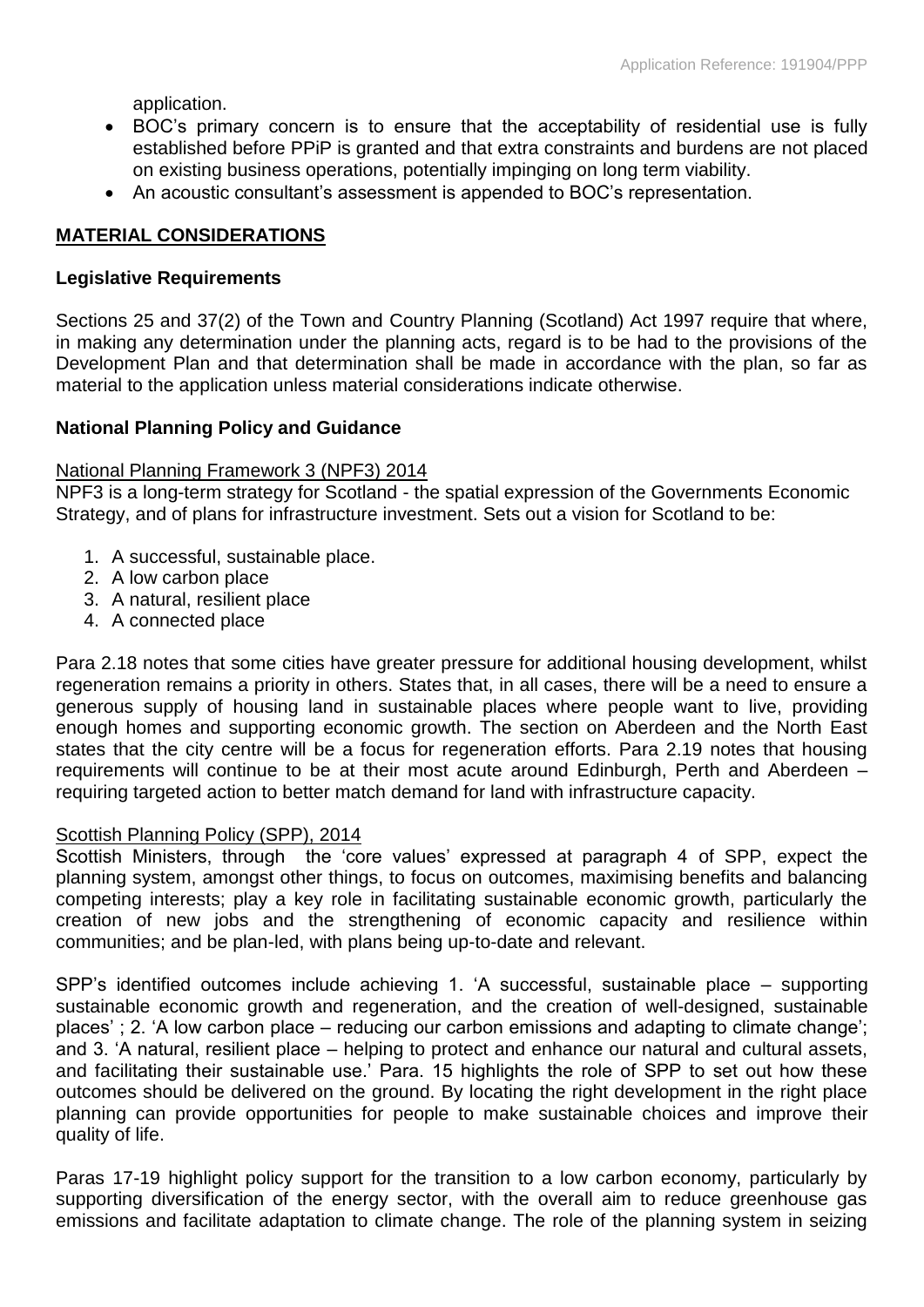opportunities to encourage mitigation and adaptation measures is underlined.

Para 23 highlights the role of the planning system in aligning development more closely with transport and digital infrastructure to improve sustainability and connectivity, contributing to economic growth and an inclusive society.

Para. 28 states that the planning system should 'support economically, environmentally and socially sustainable places by enabling development that balances the costs and benefits of a proposal over the longer term. The aim is to achieve the right development in the right place; it is not to allow development at any cost'.

Paragraph 32 (in relation to Development Management) notes that the presumption in favour of sustainable development does not change the statutory status of the development plan as the starting point for decision-making, and indicates that proposals that accord with up-to-date plans should be considered acceptable in principle and consideration should focus on the detailed matters arising. For proposals that do not accord with up-to-date development plans, the primacy of the plan is maintained and this SPP and the presumption in favour of development that contributes to sustainable development will be material considerations

Planning should take every opportunity to create high quality places by taking a design-led approach, taking a holistic approach that responds to and enhances the existing place while balancing the costs and benefits of potential opportunities over the long term.

Planning should direct the right development to the right place. To do this, decisions should be guided by the following policy principles –

- optimising the use of existing resource capacities, particularly by co-ordinating housing and business development with infrastructure investment including transport, education facilities, water and drainage, energy, heat networks and digital infrastructure;
- using land within or adjacent to settlements for a mix of uses. This will also support the creation of more compact, higher density, accessible and more vibrant cores;
- considering the re-use or re-development of brownfield land before new development takes place on greenfield sites;
- considering whether the permanent, temporary or advanced greening of all or some of a site could make a valuable contribution to green and open space networks, particularly where it is unlikely to be developed for some time, or is unsuitable for development due to its location or viability issues; and
- locating development where investment in growth or improvement would have most benefit for the amenity of local people and the vitality of the local economy.

Planning should support development that is designed to a high-quality, which demonstrates the six qualities of successful place (distinctive, safe and pleasant, welcoming, adaptable and resource efficient, easy to move around and beyond)

SPP highlights that Design is a material consideration in determining planning applications. Planning permission may be refused and the refusal defended at appeal or local review solely on design grounds.

In its section on 'Supporting Business and Employment', SPP identifies policy principles to: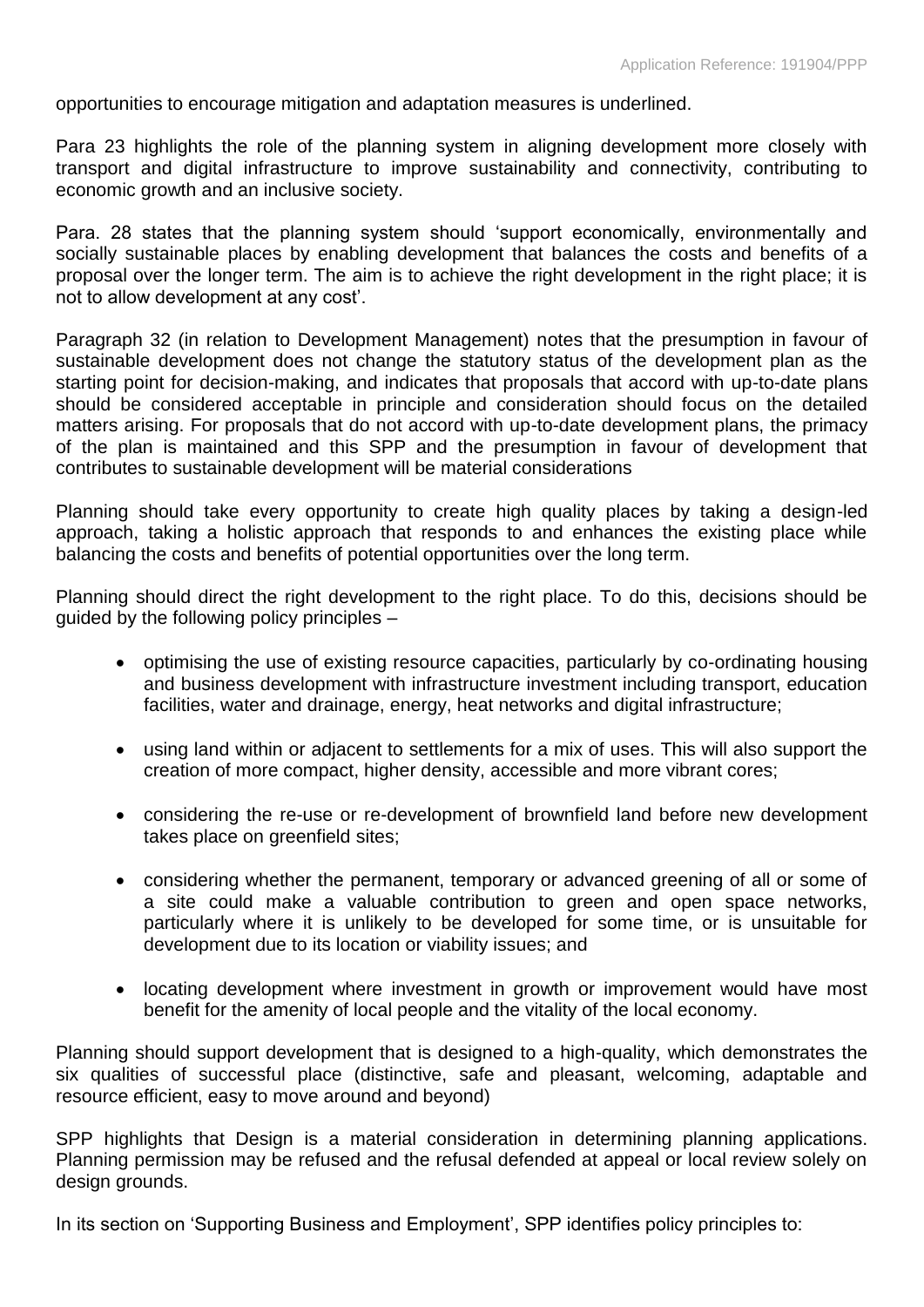- promote business and industrial development that increases economic activity while safeguarding and enhancing the natural and built environments as national assets;
- locate sites that meet the diverse needs of the different sectors and sizes of business which are important to the plan area in a way which is flexible enough to accommodate changing circumstances and allow the realisation of new opportunities; and
- give due weight to net economic benefit of proposed development.

In its section on 'Enabling Delivery of New Homes, SPP identifies policy principles to:

- identify a generous supply of land for each housing market area within the plan area to support the achievement of the housing land requirement across all tenures, maintaining at least a 5-year supply of effective housing land at all times;
- enable provision of a range of attractive, well-designed, energy efficient, good quality housing, contributing to the creation of successful and sustainable places; and
- have a sharp focus on the delivery of allocated sites embedded in action programmes, informed by strong engagement with stakeholders.

Paras 113-122 set out the role of the Development Plan process in providing for identified housing needs, based on robust housing need and demand assessment (HNDA). Once a housing supply target has been identified for each functional housing market area, based on evidence from the HNDA, this is then increased by a margin of 10-20% in order to ensure that a generous supply of land for housing is provided. Local Development Plans in city regions should then allocate a range of sites which are effective or expected to become effective in the plan period to meet the housing land requirement of the SDP up to year 10 from the expected year of adoption. They should provide for a minimum of 5 yers effective land supply at all times. Paragraphs 123-125 highlight the role of annual housing land audits as a tool to critically review and monitor the availability of effective housing land, he progress of sites through the planning process, and housing completions, to ensure a generous supply of land for house building is maintained and there is always enough effective land for at least 5 years. A site is only considered effective where it can be demonstrated that within 5 years it will be free of constraints and can be developed for housing. Para 125 states that, where a shortfall in the 5-year effective housing land supply emerges, development plan policies for the supply of housing land will not be considered up-to-date, and paragraphs 32-35 will be relevant.

Paragraphs 126-134 address Affordable Housing and other specialist housing provision types, noting the role of Housing Need and Demand Assessments in establishing whether there is a shortage of affordable housing, and the roles of strategic development plans in stating how much of the total housing land requirement this represents and local development plans in clearly setting out the scale and distribution of the affordable housing requirement for their area. Plans should also identify any expected developer contributions towards delivery of affordable housing, with supplementary guidance setting out further detail.

Paras 193 & 202-204 are of particular relevance in terms of 'Valuing the Natural Environment'. These sections underline the importance of planning in 'protecting, enhancing and promoting access to our key environmental resources, whilst supporting their sustainable use'. It is noted that 'the siting and design of development should take account of local landscape character', also that 'developers should seek to minimise adverse impacts through careful planning and design, considering the services that the natural environment is providing and maximising the potential for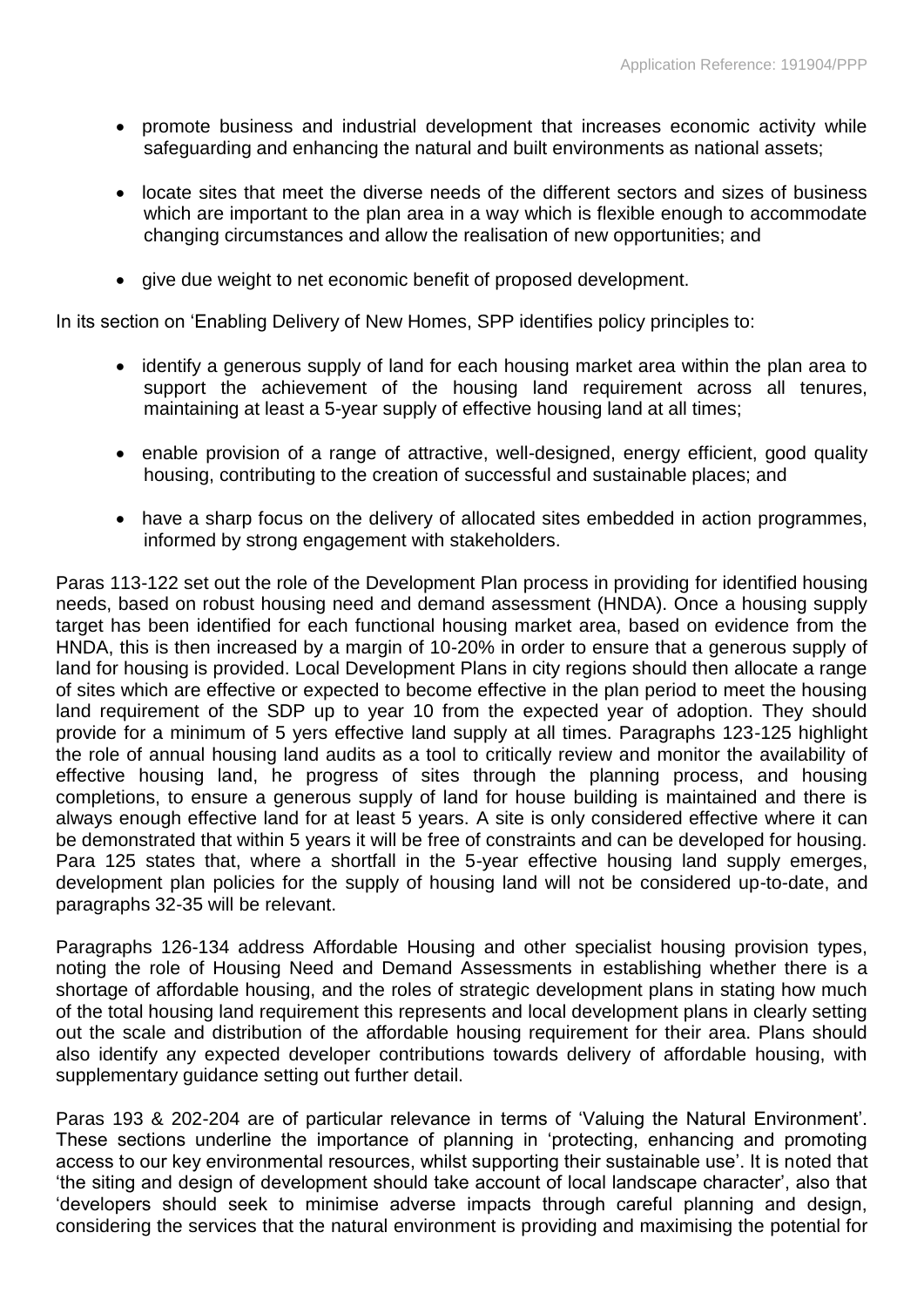enhancement'. Para. 203 states that 'planning permission should be refused where the nature or scale of proposed development would have an unacceptable impact on the natural environment'. Paragraph 207 sets out obligations in relation to sites designated as Special Areas of Conservation (SACs) and Special Protection Areas (SPAs), including the requirement for 'appropriate assessment' of the implications for conservation objectives where development is likely to have a significant impact. In terms of promoting sustainable transport and active travel, paragraph 287 of SPP states in relation to Development Management functions that 'planning permission should not be granted for significant travel generating uses at locations which would increase reliance on the car and where:

- direct links to local facilities via walking and cycling networks are not available or cannot be made available;
- access to local facilities via public transport networks would involve walking more than 400m; or
- the transport assessment does not identify satisfactory ways of meeting sustainable transport requirements.

## Creating Places (architecture and place policy statement)

Scotland's policy statement on architecture and place sets out the comprehensive value good design can deliver. Successful places can unlock opportunities, build vibrant communities and contribute to a flourishing economy. The document contains an action plan that sets out the work that will be taken forward to achieve positive change. The statement is in four parts:

- 1. The value of architecture and place,
- 2. Consolidation and ambition,
- 3. A strategy for architecture and place,
- 4. Resources, communications and monitoring.

## Designing Streets (2010)

Designing Streets is the first policy statement in Scotland for street design and marks a change in the emphasis of guidance on street design towards place-making and away from a system focused upon the dominance of motor vehicles. It has been created to support the Scottish Government's place-making agenda and is intended to sit alongside Designing Places, which sets out government aspirations for design and the role of the planning system in delivering these.

## **Aberdeen City and Shire Strategic Development Plan (2020) (SDP)**

The Strategic Development Plan 2020 was published in August 2020. The purpose of this Plan is to set a clear direction for the future development of the City Region. It sets the strategic framework for investment in jobs, homes and infrastructure over the next 20 years and promotes a spatial strategy for the next 20 years. All parts of the Strategic Development Plan area will fall within either a Strategic Growth Area or a Local Growth and Diversification Area. Some areas are also identified as Regeneration Priority Areas. The following general targets are identified; promoting diversified economic growth, promoting sustainable economic development which will reduce carbon dioxide production, adapting to the effects of climate change and limiting the amount of non-renewable resources used, encouraging population growth, maintaining and improving the region's built, natural and cultural assets, promoting sustainable communities and improving accessibility in developments. The SDP also sets out Housing Supply Targets for both Council areas, to be detailed through allocations in the Local Development Plans.

## **Aberdeen Local Development Plan (2017)**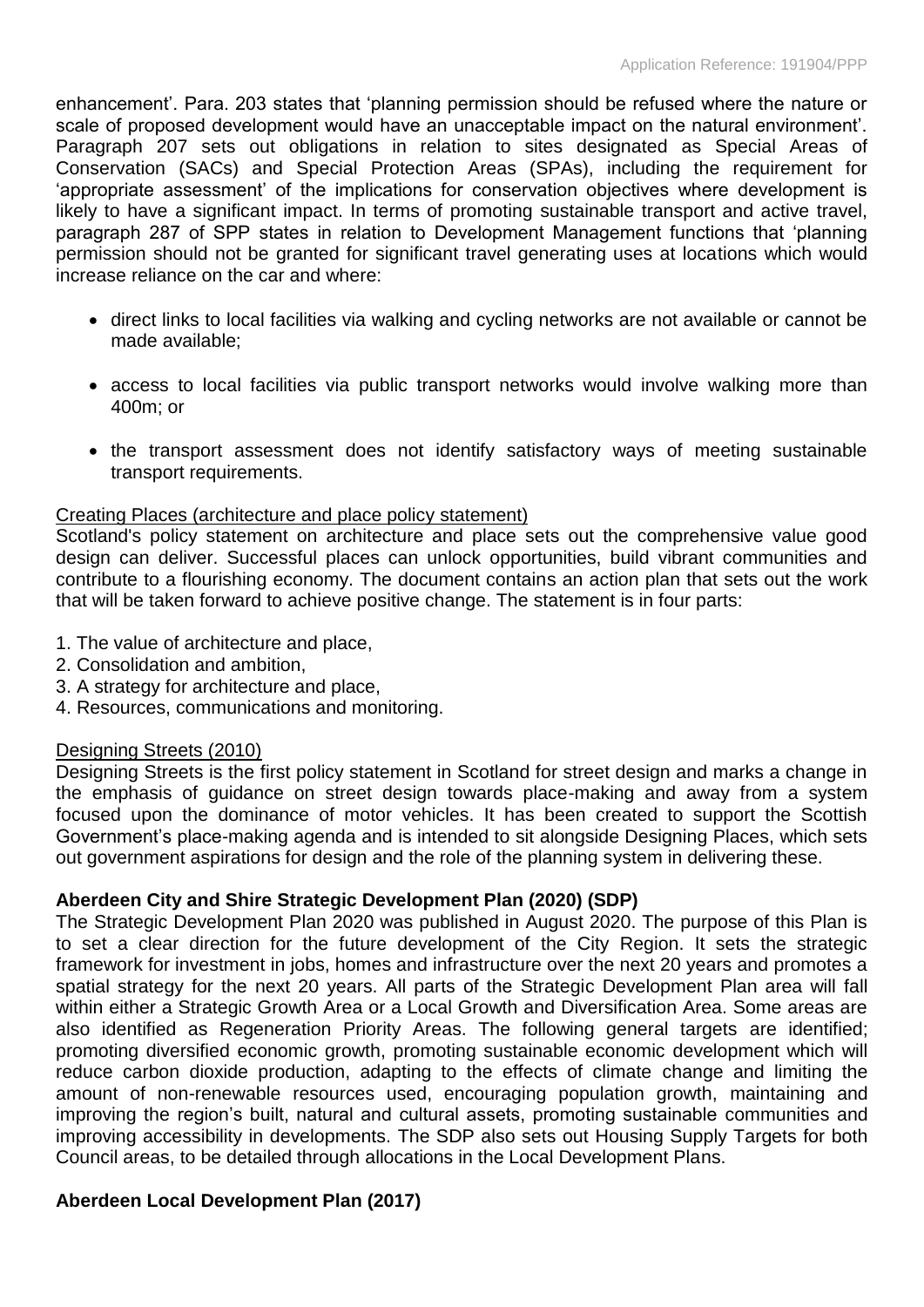- Policy D1 Quality Placemaking by Design
- Policy D2 Landscape
- Policy NC4 Sequential Approach and Impact
- Policy NC5 Out of Centre Proposals
- Policy NC8 Retail Development Serving New Development Areas
- Policy I1 Infrastructure Delivery and Planning Obligations
- Policy T2 Managing the Transport Impact of Development
- Policy T3 Sustainable and Active Travel
- Policy T4 Air Quality
- Policy T5 Noise
- Policy B2 Specialist Employment Areas
- Policy H3 Density
- Policy H4 Housing Mix
- Policy H5 Affordable Housing
- Policy NE1 Green Space Network
- Policy NE4 Open Space Provision in New Development
- Policy NE5 Trees and Woodlands
- Policy NE6 Flooding, Drainage and Water Quality
- Policy NE8 Natural Heritage
- Policy NE9 Access and Informal Recreation
- Policy R6 Waste Management Requirements for New Development
- Policy R7 Low and Zero Carbon Buildings, and Water Efficiency
- Policy CI1 Digital Infrastructure

## **Supplementary Guidance and Technical Advice Notes**

- Aberdeen Masterplanning Process TAN;
- Energetica;
- Transport and Accessibility;
- Noise:
- Planning Obligations;
- Affordable Housing:
- Landscape;
- Natural Heritage;
- Green Space Network and Open Space;
- Trees and Woodland:
- Flooding, Drainage and Water Quality

## **Proposed Aberdeen Local Development Plan (2020)**

The Proposed Aberdeen Local Development Plan (Proposed ALDP) was approved at the Council meeting of 2 March 2020. The Proposed ALDP constitutes the Council's settled view as to what the final content of the next adopted ALDP should be, and is now a material consideration in the determination of planning applications. The Aberdeen Local Development Plan 2017 will continue to be the primary document against which applications are considered. The exact weight to be given to matters contained in the Proposed ALDP (including individual policies) in relation to specific applications will depend on whether –

- these matters have been subject to public consultation through the Main Issues Report; and,
- the level of objection raised in relation these matters as part of the Main Issues Report; and,
- the relevance of these matters to the application under consideration.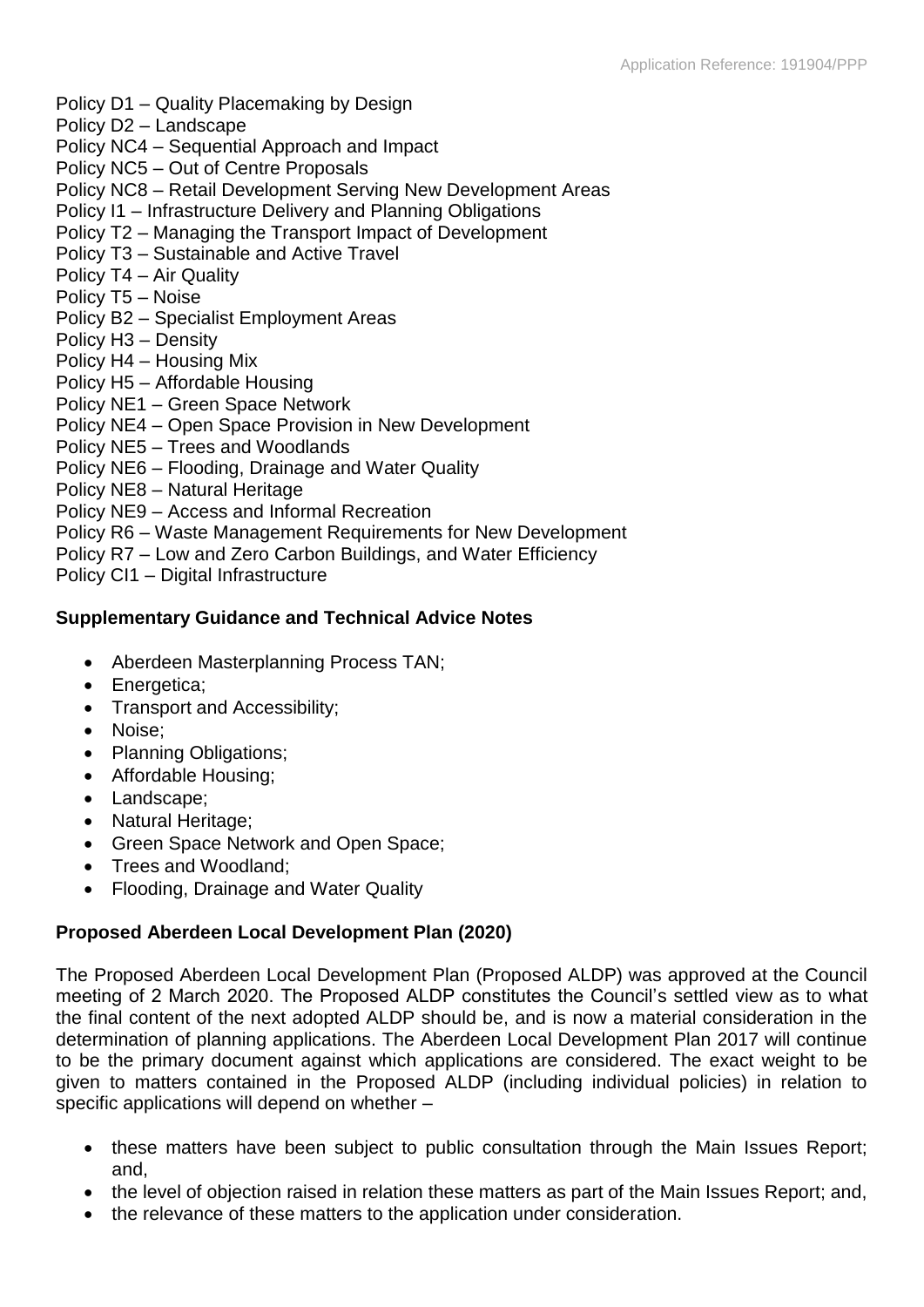The foregoing can only be assessed on a case by case basis.

The application site and the land to the north is zoned as 'residential' in the Proposed Local Development Plan 2020 (PLDP). In the PLDP the site is allocated as Opportunity Site OP12, 'Opportunity for 100 homes on former employment land'. The PLDP therefore offers support for the principle of residential development on the Silverburn House site, albeit at the lower end of the scale of residential development described in this application.

In response to consultation on the Main Issues Report, there was one representation made in relation to the former Silverburn House site (respondent no. 517). That was submitted on behalf of the current applicants by their appointed planning consultant and expressed support for the inclusion of the site in the Proposed Plan for around 100 units. It was contended that residential redevelopment would contribute towards requirements for additional housing and would be consistent with Scottish Planning Policy (SPP) and the Proposed Strategic Development Plan (PSDP) as regards re-allocating under-utilised employment land and prioritising the development of brownfield sites when bringing land forward for housing.

Consultation on the Proposed ALDP during 2020 resulted in a further five representations being received in relation to this site (refs. 137, 248, 772, 888 & 892). These include: representations from SEPA and NatureScot in relation to the Environmental Report for the PALDP, highlighting a requirement for a Flood Risk Assessment to assess potential risk from the existing watercourse on this site and drawing attention to SEPA's earlier response to that effect in relation to the current application; a further submission on behalf of the applicants in support of the proposed re-zoning for residential use; an objection from the local Bridge of Don Community Council; and an objection from Royal Aberdeen Golf Club.

## **Other Material Considerations**

## Housing Land Audit 2019 – Aberdeen City & Aberdeenshire Councils, July 2019

The Housing Land Audit (HLA) illustrates the scale and characteristics of the housing land supply in Aberdeen City and Aberdeenshire. It is used to determine if there is sufficient land available for housing development and also to inform the planning of future infrastructure such as roads, schools and drainage.

Employment Land Audit 2017/18 – Aberdeen City & Aberdeenshire Councils, Dec 2018 The Aberdeen City and Shire Employment Land Audit (ELA) provides information on the supply and availability of employment land in the North-East of Scotland.

## **Strategic Infrastructure Plan**

Aberdeen City Council's Strategic Infrastructure Plan (SIP) focuses on the delivery of Strategic and Local Development Plans and also identifies five key infrastructure goals, as follows:

- 1. A step change in the supply of housing;
- 2. High quality digital connectivity at home and at work;
- 3. Better local transport;
- 4. The skills and labour that Aberdeen needs to thrive;
- 5. A better image for Aberdeen.

## Local Transport Strategy (2016-2021)

The vision for the Local Transport Strategy is to develop "A sustainable transport system that is fit for the 21st Century, accessible to all, supports a vibrant economy, facilitates healthy living and minimises the impact on our environment". Its five associated high-level aims are: